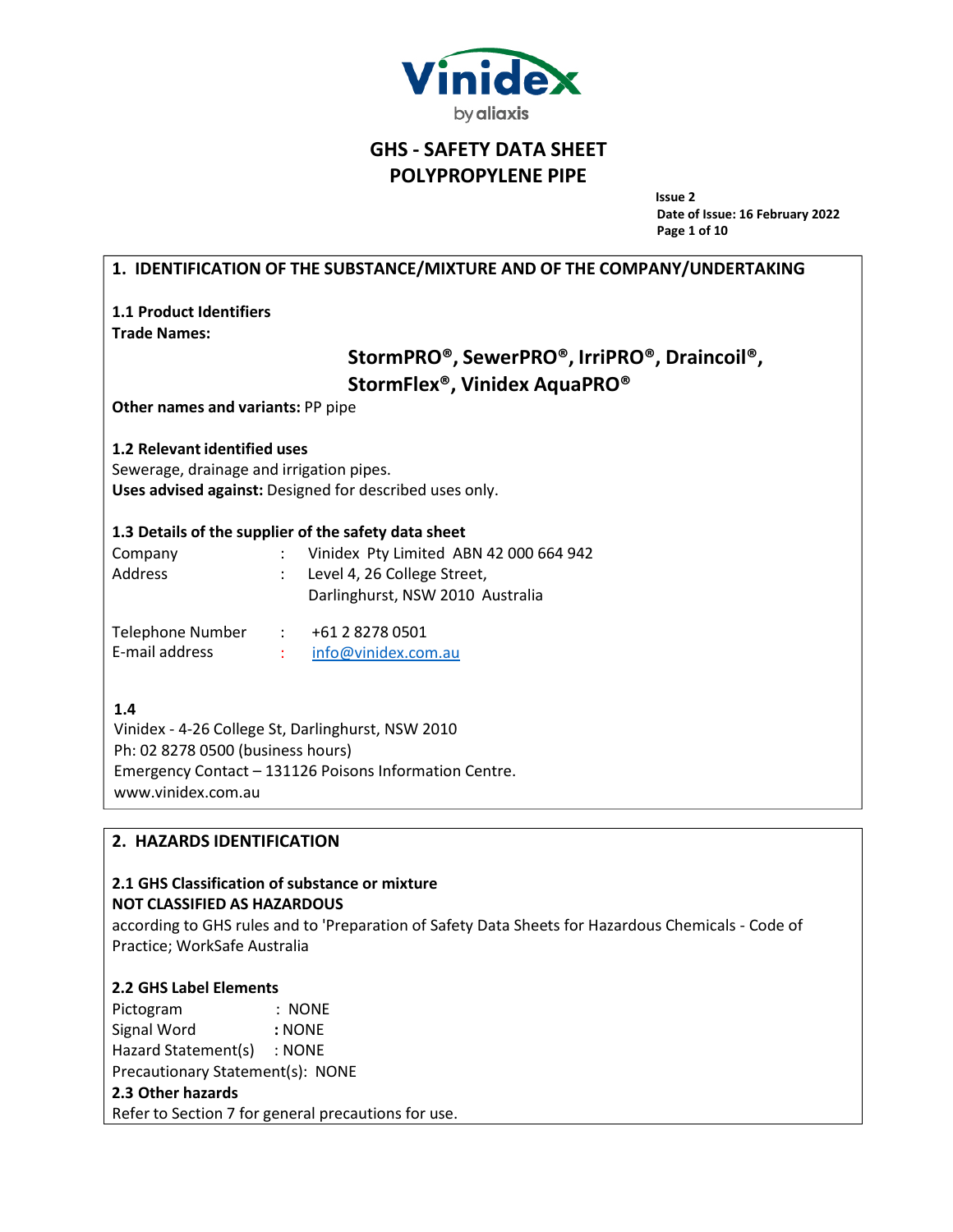

**Issue 2 Date of Issue: 16 February 2022 Page 2 of 10**

# **3. COMPOSITION/INFORMATION ON INGREDIENTS**

# **3.1 Substance/Product**

Manufactured rigid solid tubes of various dimensions for water supply, irrigation, sewerage, drainage, gas, industrial process piping, telecommunications and electrical conduit as described in Section 1.

# **Chemical Composition**

| <b>CAS Number</b> | <b>Chemical Name/s</b>             | <b>Proportion</b> |
|-------------------|------------------------------------|-------------------|
| 9010-79-1         | Polypropylene copolymer            | $94.5 - 97%$      |
|                   | ethylene                           |                   |
|                   | Black - pigment-polymer blend      | 5.5%              |
|                   | Dark Grey - pigment-polymer blend  | 3%                |
|                   | Light Grey - pigment-polymer blend | 3%                |

# **4. FIRST-AID MEASURES**

# **4.1 Description of first aid measures**

# **General Advice**

Consult a physician for all exposures except for minor instances. Show this safety data sheet to the doctor in attendance.

# **If inhaled**

There are no known health effects for the ingestion of polypropylene. Ingestion is unlikely to occur due to the physical size and dimensions of the products. However, small particles may be generated by sawing or mechanically breaking the products or similar means.

# **In case of skin contact**

Inapplicable to the solid product except for mechanical injury. Dust/small particles from sawing or other mechanical process may mechanically affect skin if not protected. There have not been reports of skin irritation arising from such dust and small particles. Flush with copious quantities of water and treat symptomatically.

# **In case of eye contact**

Inapplicable to the solid product except for mechanical injury. Dust/small particles from sawing or other mechanical process may affect eyes if not protected. Flush with copious quantities of water and treat symptomatically.

# **If swallowed**

Inapplicable to the solid product due to the physical size and dimensions of the products. For inhalation of fumes and gaseous by-products in case of smouldering and fire (carbon monoxide etc.), remove the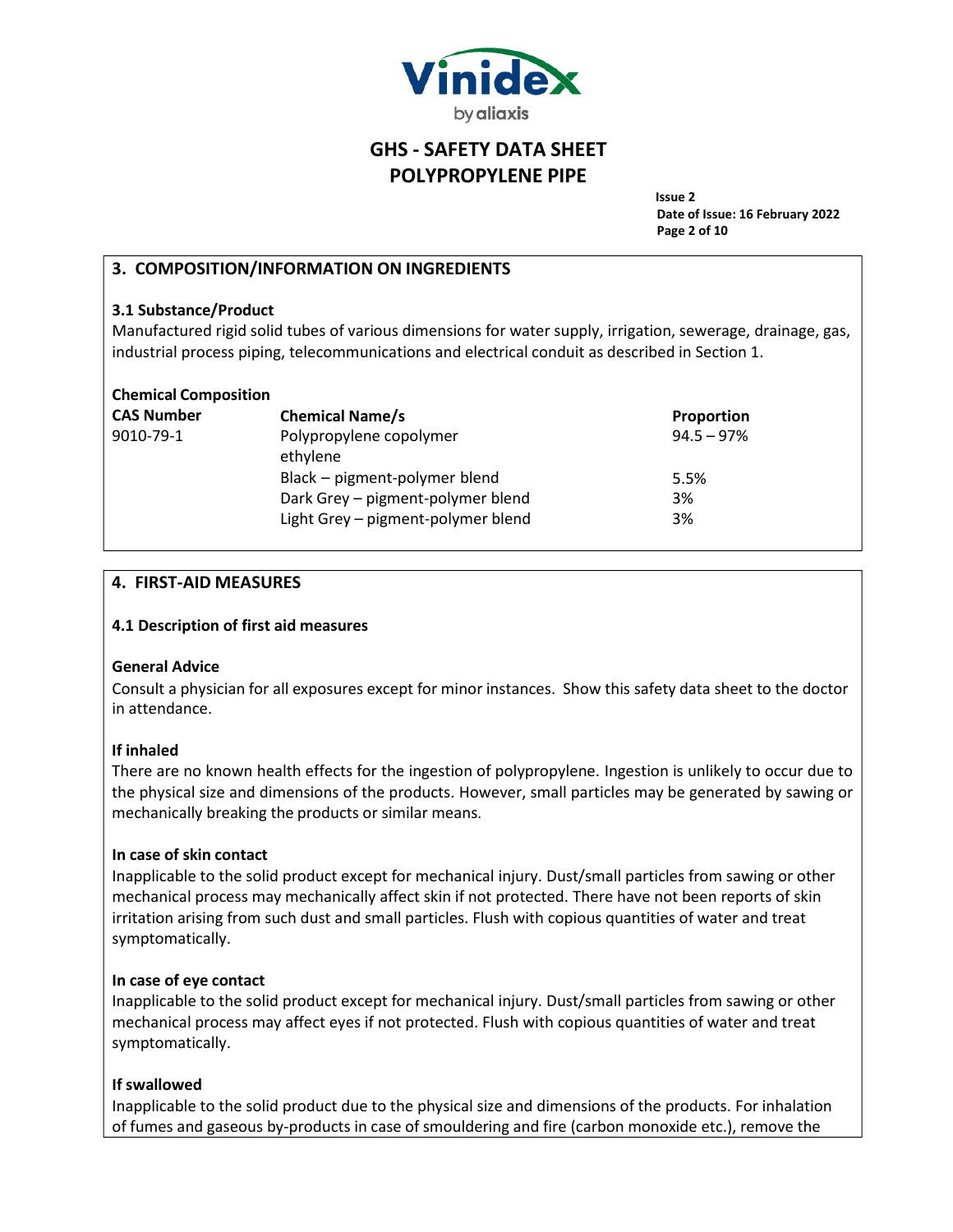

**Issue 2 Date of Issue: 16 February 2022 Page 3 of 10**

patient immediately from exposure and seek medical advice. Rinse mouth with water provided patient is conscious. Do **not** induce vomiting. Call for medical attention.

# **4.2 Most important symptoms and effects, both acute and delayed**

No known delayed effects. No data available

# **4.3 Indication of any immediate medical attention and special treatment needed**

No data available.

**Notes to doctor:** Treat symptomatically. Material does not wet out easily in water and is not soluble in water.

# **5. FIRE-FIGHTING MEASURES**

# **5.1 Extinguishing media**

# **Suitable extinguishing agents**

Water, water-fog or foam to extinguish fire. Carbon dioxide or dry chemical are suitable but are considered not as efficient due to lack of cooling capacity.

# **5.2 Special hazards arising from the product or its combustion products**

Not an explosion risk. Combustible and will support combustion. Products of combustion are, carbon dioxide (asphyxiant), carbon monoxide (toxic) and low levels of aldehydes and acetic acid. All potentially lethal in sustained exposure.

# **5.3 Advice for firefighters**

Wear fully protective body suit with self-contained breathing apparatus (S.C.B.A.) to prevent contact with fumes and gases produced during combustion.

# **Additional information:**

Avoid contact with strong oxidizing agents.

**Hazchem Code:** None allocated as material is not classified as dangerous goods.

# **6. ACCIDENTAL RELEASE MEASURES**

# **6.1 Personal precautions, protective equipment and emergency procedures**

In case of spills, collect products and bundle or secure safely. If necessary, isolate area to prevent damage to /destruction of products by vehicles etc. Broken parts may be sharp and eye protection and gloves are recommended.

For major spills isolate area as necessary to prevent further damage. Collect products and bundle or secure safely. Evacuate non-essential personnel to safe areas.

# **6.2 Measures for environmental protection**

Prevent further spillage if safe to do so. Products are not environmentally hazardous but could affect waterways due to size and by causing mechanical blockage. Do not allow product parts to enter sewers,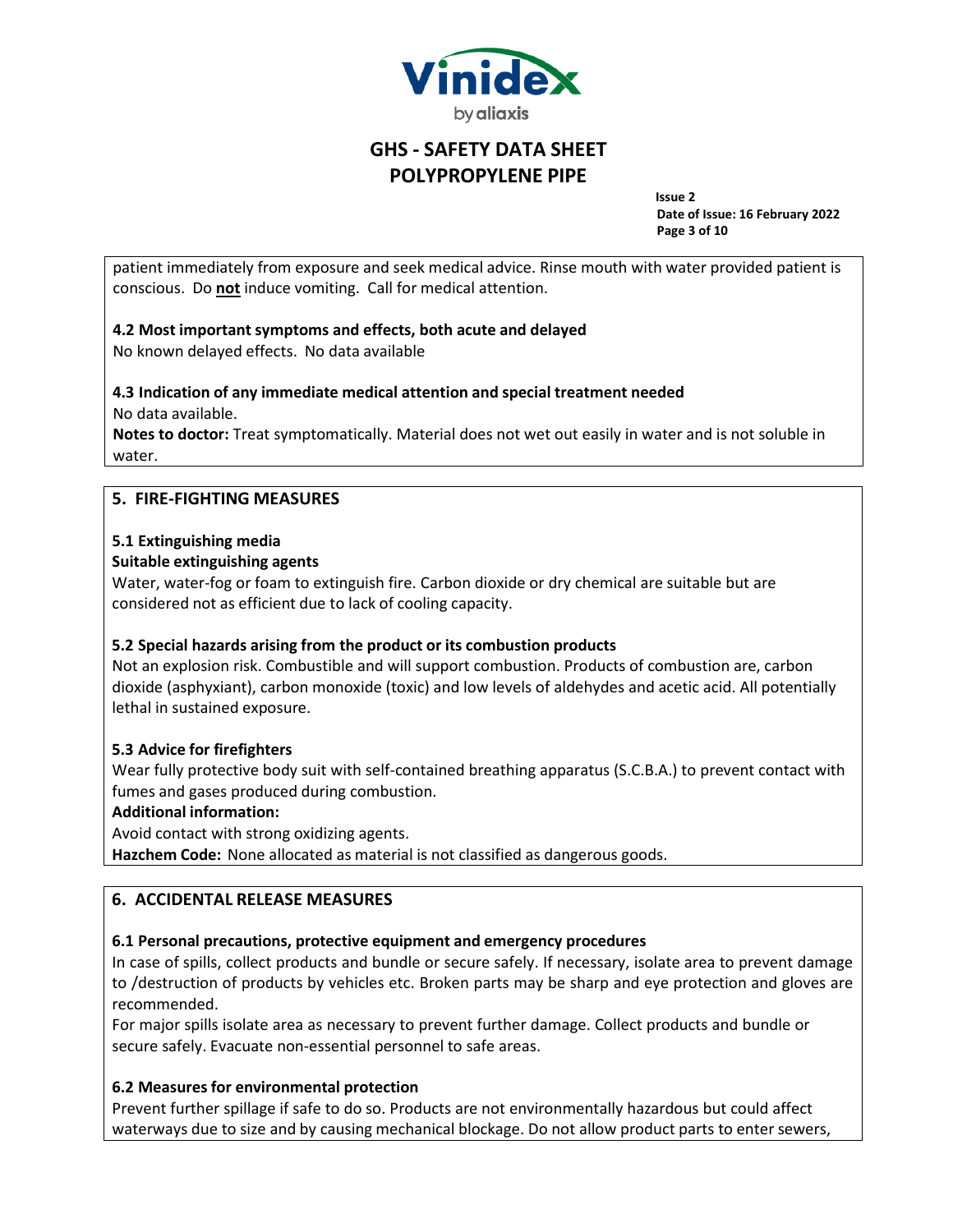

**Issue 2 Date of Issue: 16 February 2022 Page 4 of 10**

surface water or ground water. Inform responsible authorities as required by local and state/national regulations.

# **6.3 Methods and materials for containment and cleaning up**

Isolate area. Pick up mechanically and placing in suitable containers for further use or disposal as waste according to Section 13.

# **6.4 Reference to other sections**

See Section 7 for information on safe handling. See Section 8 for information on personal protection equipment. See Section 13 for disposal information.

# **7. HANDLING AND STORAGE**

# **7.1 Precautions for safe handling**

Check security of bundles of pipes before releasing strapping and retaining frames. Injury can be sustained by rolling of pipes.

Unpack crates and bundles on a flat surface and ensure that free stacks are adequately chocked. Do not climb on stacks.

Normal safe practices should be employed when working with the material; a well ventilated area and the use of eye and protection, dust masks and gloves are recommended when sawing, grinding (with abrasive wheel) and handling. When heating for bending or other forming, use hot water or air with appropriate safeguards. Use of an open flame is inadvisable.

Eating, drinking and smoking in work areas is prohibited.

Wash hands after handling product.

# **7.2 Conditions forsafe storage, including any incompatibilities**

Store in appropriate areas (outside or in warehouse) in accordance with site safety requirements. Do not store with strong oxidising agents.

**Storage class:**

Class according to regulation on flammable liquids: not applicable

# **7.3 Specific end uses**

Apart from the uses mentioned in 1.2 no other specific uses are stipulated.

# **8. EXPOSURE CONTROLS/PERSONAL PROTECTION**

# **8.1 Control parameters**

# **National Exposure Limits**

Please note that there is a mandatory dust level limit of maximum 10mg/m<sup>3</sup> (TWA) legislated for work place environments.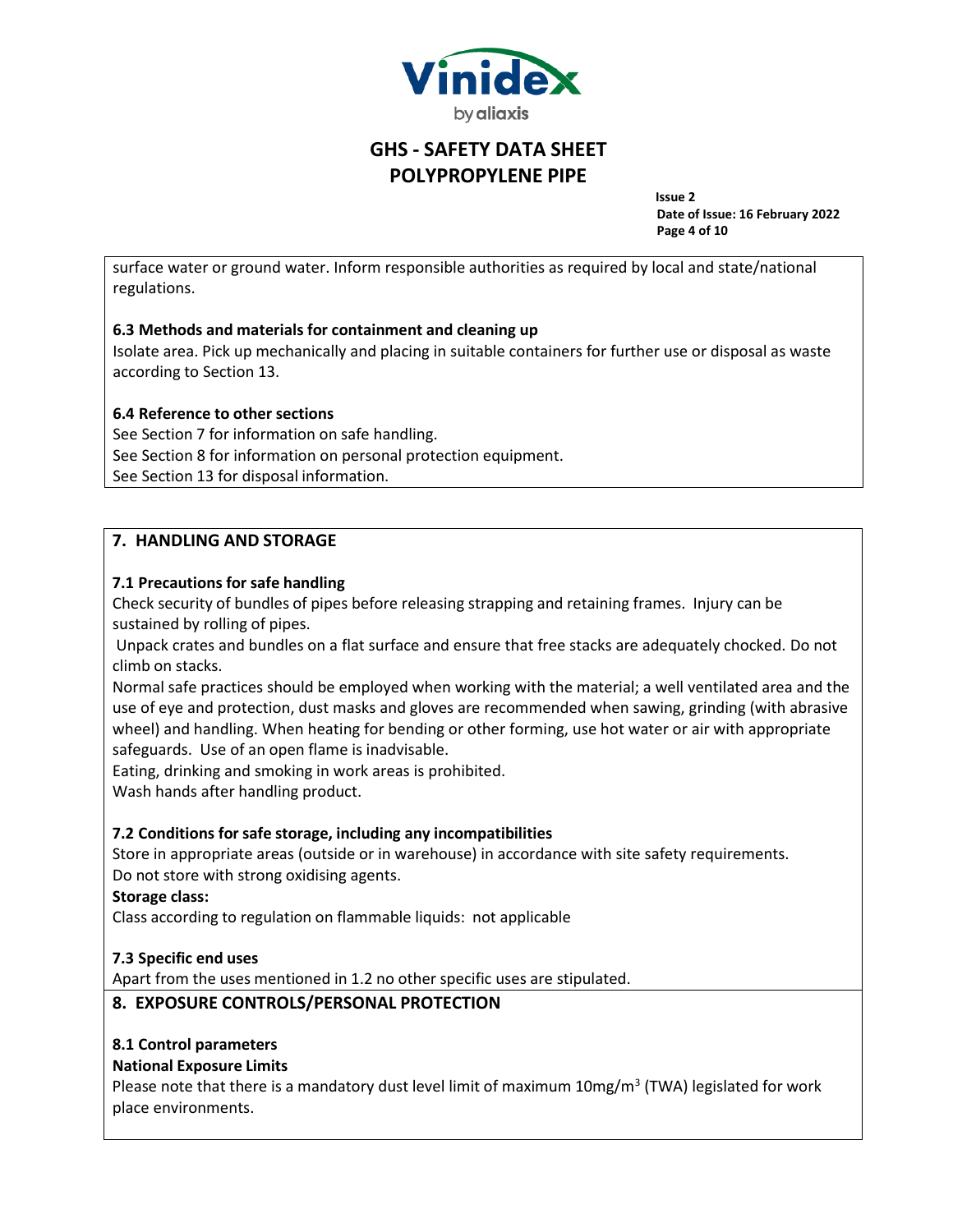

**Issue 2 Date of Issue: 16 February 2022 Page 5 of 10**

# **8.2 Exposure Control**

# **Appropriate engineering controls**

No exposure controls are necessary as original products are inert and all additives are encapsulated within the polymer matrix and present no hazard under conditions of normal use and good occupational work practice. Handle in accordance with good industrial hygiene and safety practices. Avoid formation of dust when sawing or cutting. Avoid generation of airborne dust. Wash hands before breaks and at the end of the workday.

# **Personal Protective Equipment**

# **General protective and hygienic measures:**

Do not inhale dust in generated from the product. If necessary, wear appropriate respirator with P2 filter. Wear protective clothing such as overalls and safety shoes.

Wear safety glasses and gloves for protection from mechanical injuries.

# **Eye protection:**

Glasses are recommended in case of accidental knock when handling pipe and especially when working pipes mechanically, sawing etc.

# **Skin protection:**

Protective gloves of strong material to protect against mechanical injury.

Protective clothing such as overalls.

# **Body protection:**

Wear protective clothing such as overalls as well suitable safety boots or other appropriate footwear. **Respiratory protection:**

Respiratory protective device with P2 filter is recommended if dust is generated.

# **9. PHYSICAL AND CHEMICAL PROPERTIES**

# **9.1 Information on basic physical and chemical properties**

**a)** Appearance:

Twin-walled corrugated plastic pipes or tubes, 150mm to 900mm diameter in straight lengths up to 6 metres.

Colour: black or dark grey outer wall, light grey inner wall.

| a)           | Odour:                        | none                                   |
|--------------|-------------------------------|----------------------------------------|
| b)           | Odour threshold:              | not determined                         |
| C)           | Melting point/melting range:  | softens at about 130 - 170 °C          |
| d)           | Boiling point/boiling range:  | not determined                         |
| e)           | Flammability                  | will burn only in contact with a flame |
| f)           | Auto ignition temperature:    | product is not self-igniting.          |
| $\mathbf{g}$ | Decomposition temperature:    | starts decomposing at about 300 °C     |
| h)           | <b>Explosive properties:</b>  | not determined                         |
| i)           | Upper/lower explosion limits: | not determined                         |
| j)           | Density:                      | $0.9 - 1.0$                            |
| k)           | Water solubility/miscibility: | not soluble/wettable                   |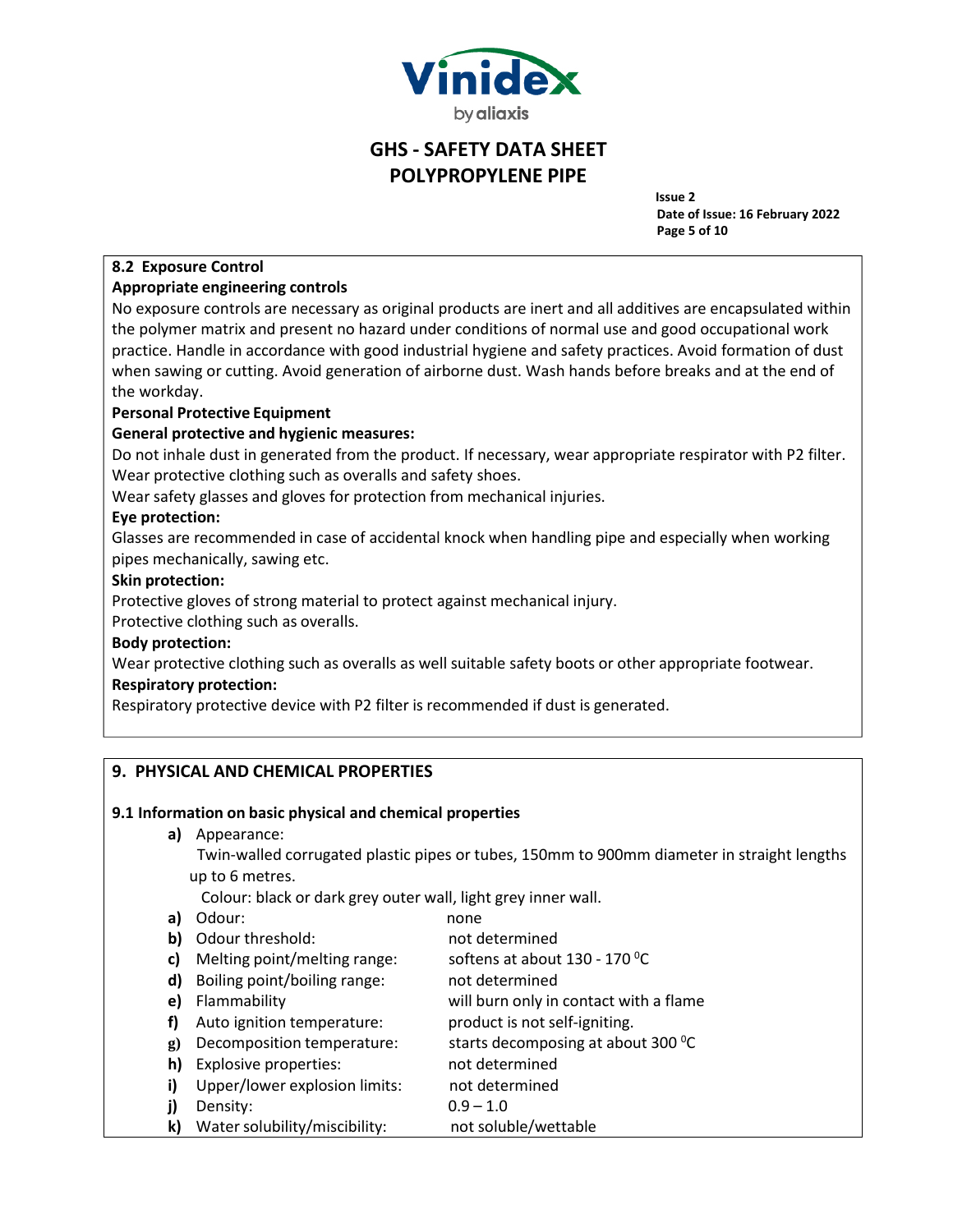

**Issue 2 Date of Issue: 16 February 2022 Page 6 of 10**

- **l)** pH:
- **m)** Solvent Content:

**n)** Solids Content**:**

not determined Organic solvents: 0.0% 100.0%

# **9.2 Other safety information**

No data available.

# **10. STABILITY AND REACTIVITY**

# **10.1 Reactivity**

No data available. Stable under normal conditions of storage and use.

# **10.2 Chemical Stability**

Stable under recommended storage conditions; will start to decompose. (smoulder, burn etc . depending on availability of oxygen/air) if heated to temperatures greater than 300  $^{\circ}$ C and maintained at elevated temperatures.

# **10.3 Possibility of hazardous reactions**

No data available

# **10.4 Conditions to avoid**

Product will start to decompose if maintained at temperatures of above 300 °C. Decomposition products are carbon dioxide, carbon monoxides and low levels of aldehydes and acetic acid.

# **10.5 Incompatible materials**

No data available. As major components are organic material, contact with strong oxidizing agents should be avoided.

# **10.6 Hazardous decomposition products**

Other decomposition products – no data available. In the event of fire: see Section 5.

# **11. TOXICOLOGICAL INFORMATION**

# **11.1 Information on toxicological effects**

The products are inert and insoluble and consist of a fused polymer matrix which also encapsulates all additives.

A**cute toxicity**

No data available.

**Skin corrosion/irritant**

No data available.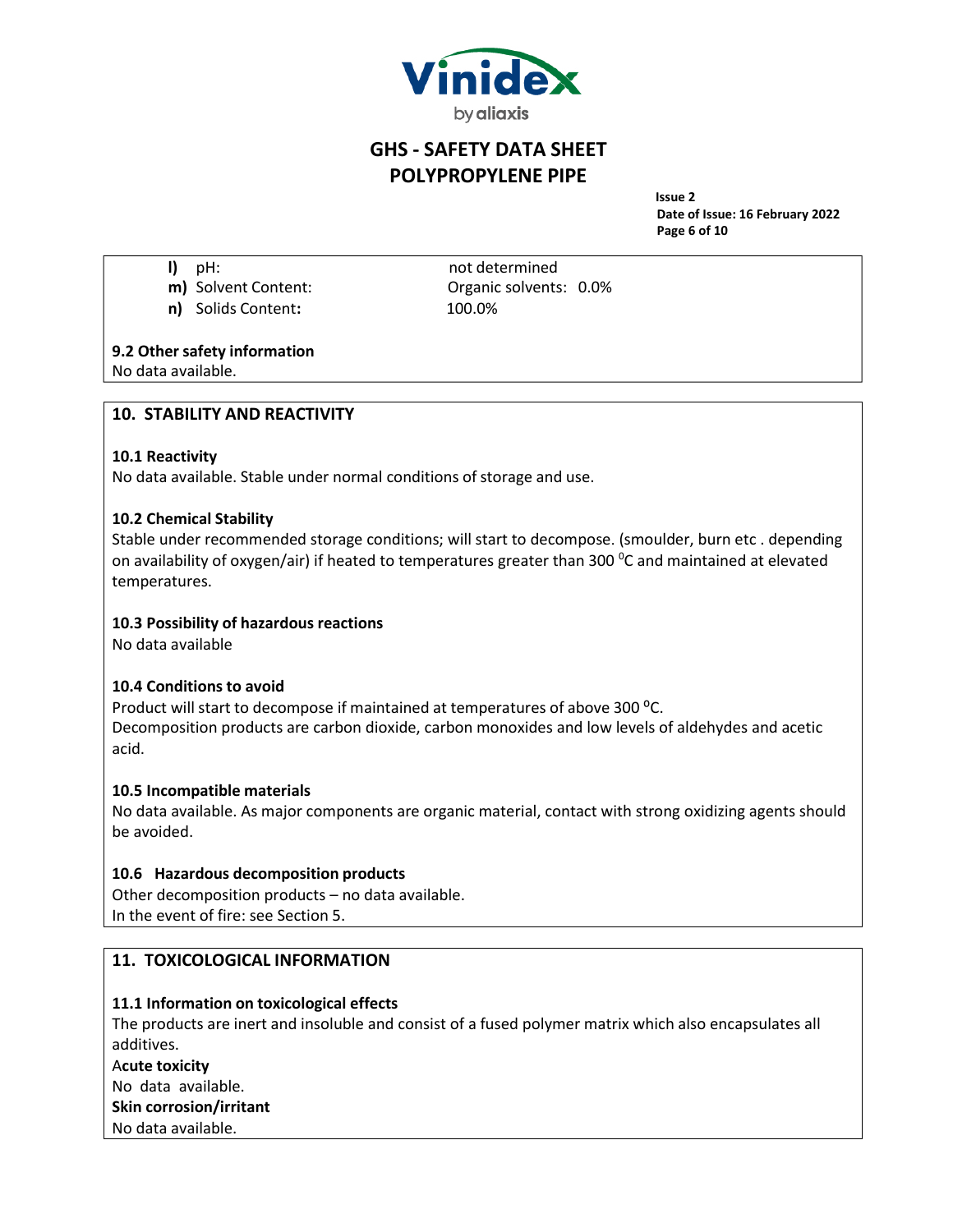

**Issue 2 Date of Issue: 16 February 2022 Page 7 of 10**

**Serious eye damage / eye irritation** No data available. **Respiratory orskin sensitization** No data available **Germ cell mutagenicity** No data available. **Carcinogenicity** No data available. **Reproductive toxicity** No data available. **Specific target organ toxicity (STOT)-single exposure** No data available. **STOT-repeated exposure** No data available. **Aspiration hazard** No data available. **Information on the likely routes of exposure** No data available. **Symptoms related to the physical, chemical and toxicological characteristics** No data available. **Delayed and immediate effects and also chronic effects from short and long term exposure** No data available. **Numerical measures of toxicity (such as acute toxicity estimates)** No data available. **Interactive effects** No data available.

# **12. ECOLOGICAL INFORMATION**

#### **12.1 Toxicity**

No data available.

**12.2 Persistence and degradability**

No data available

**12.3 Bioaccumulative potential** No data available

**12.4 Mobility in soil**

No data available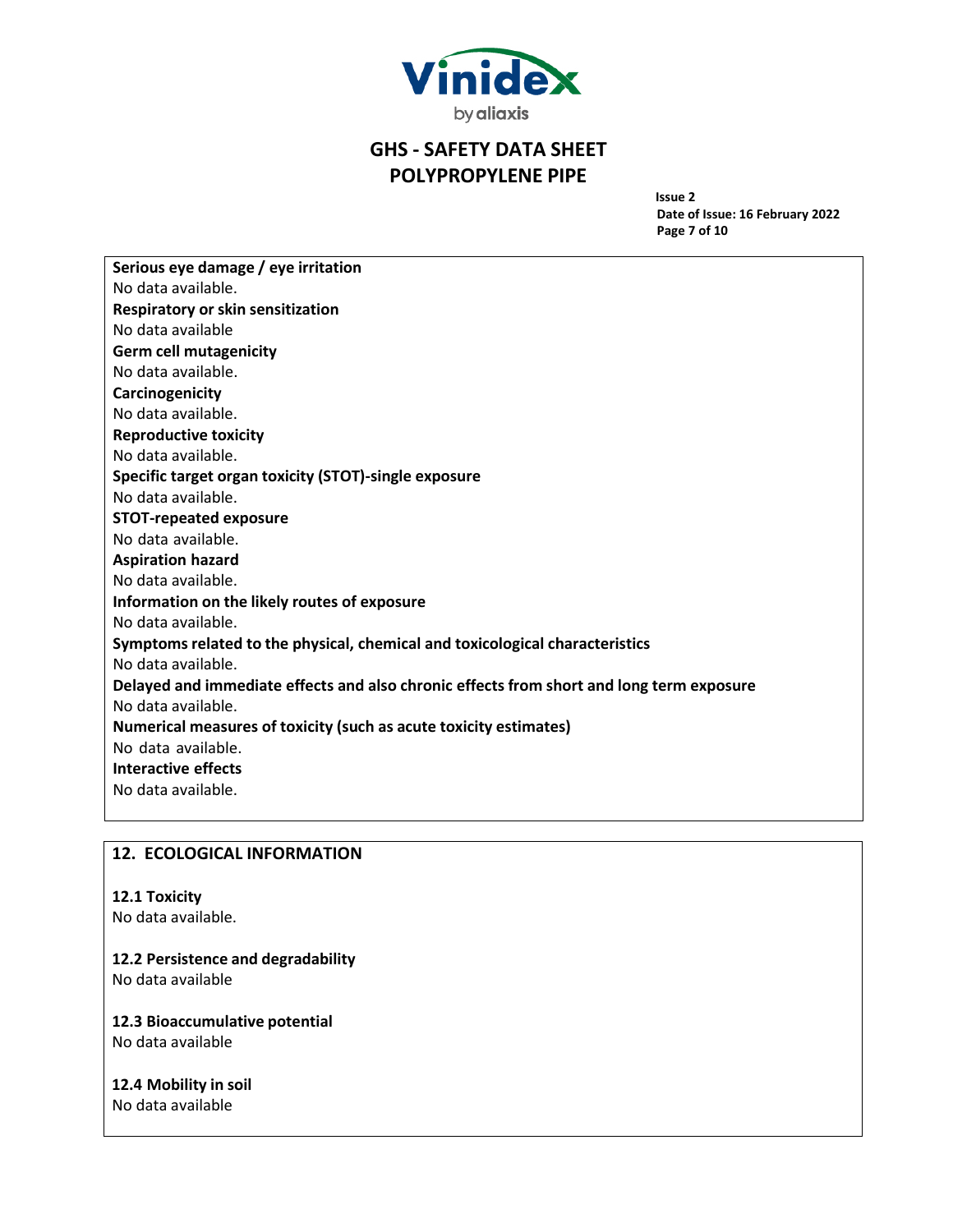

**Issue 2 Date of Issue: 16 February 2022 Page 8 of 10**

# **12.5 Results of PBT and vPvB assessment**

No data available

# **12.6 Other adverse effects**

No adverse effects on the environment have been reported. The product can be physically removed from waterways by means appropriate to the size of the article. It is recommended that in case of larger spills local environmental agencies are notified – see also Section 13.

# **13. DISPOSAL CONSIDERATIONS**

# **13.1 Waste treatment methods**

# **Product**

Recycle where possible.

Refer to state/territory environmental protection agency/ authority. Normally suitable for disposal as general waste land fill.

# **Contaminated packaging:**

Packaging that has not/cannot be cleaned is to be disposed of in the same manner as the product.

# **14. TRANSPORT INFORMATION**

| <b>14.1 UN</b><br>ADR/RID                                           | Not classified as dangerous goods.                               |  |
|---------------------------------------------------------------------|------------------------------------------------------------------|--|
| 14.2 UN proper shipping name                                        | Not classified as dangerous goods.                               |  |
| 14.3 Transport hazard class(es)                                     | Not classified as dangerous goods.                               |  |
| 14.4 Packing Group                                                  | Not classified as dangerous goods.                               |  |
| <b>14.5 Environmental hazards</b>                                   | Not classified as dangerous goods.                               |  |
| 14.6 special precautions for user                                   | Not classified as dangerous goods.                               |  |
| Transport/Additional information Not classified as dangerous goods. |                                                                  |  |
| <b>Hazchem Code:</b>                                                | None allocated as material is not classified as dangerous goods. |  |